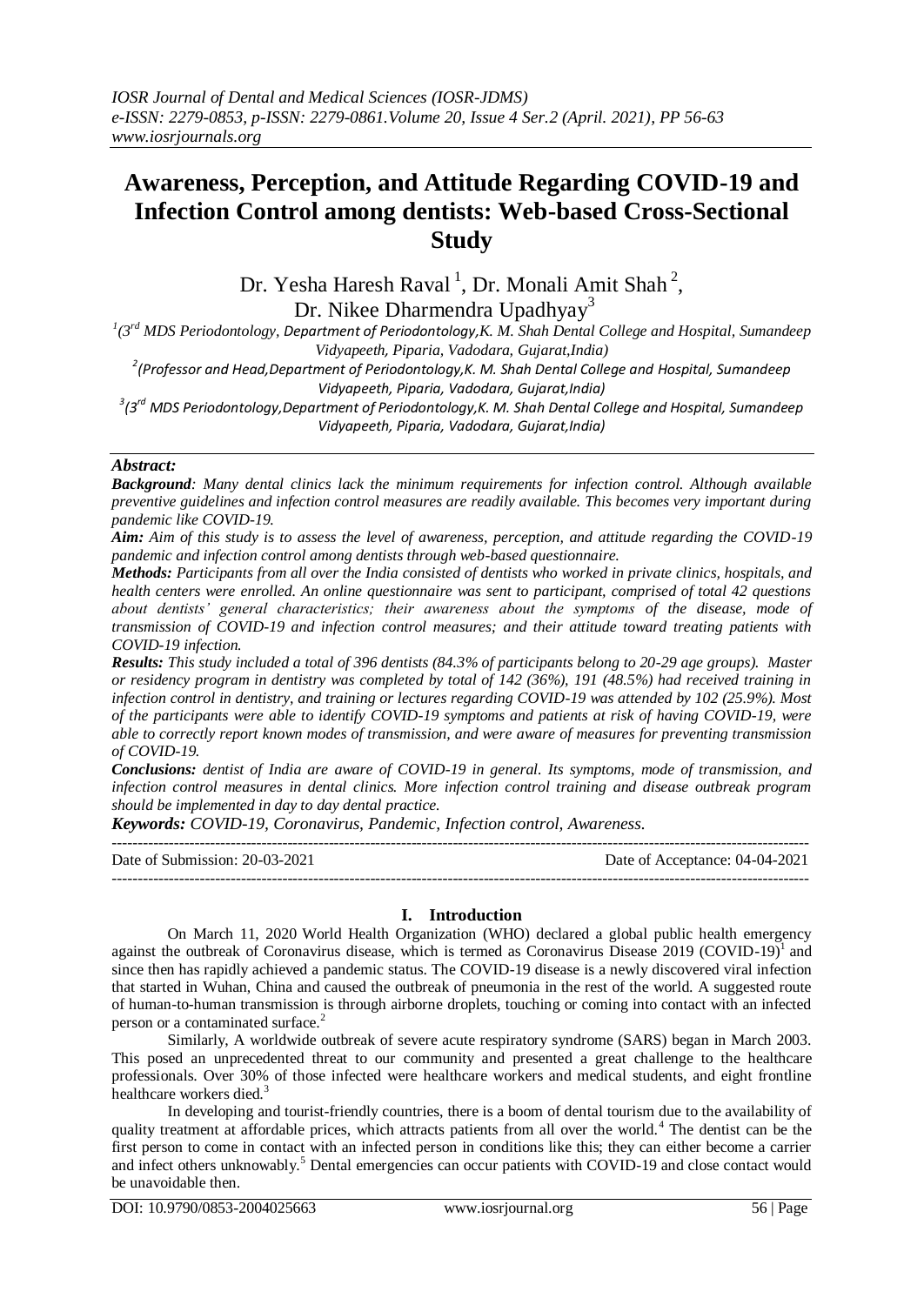Besides, period of the disease and the post-infection period make it challenging for dentist to recognize the existence of COVID-19 infections, which could increase the transmission of the disease during these periods. While the incubation period COVID-19 is yet unclear,  $6.78$  it is estimated to be consistent with that of SARS and Middle East Respiratory Syndrome (MERS).<sup>9</sup> Therefore, patients infected without showing any symptoms of COVID-19, are of a great threat to dentists and other members of the dental team. Dentists, thereby, should entertain a high level of awareness and integrity to deal with the disease and be able to control and manage its spread.<sup>2</sup>

Medical comorbidities include diabetes, hypertension, cardiovascular diseases, chronic renal failure and chronic pulmonary disease are more common in MERS compared to SARS patients.<sup>10</sup> The clinical sign and symptoms of COVID-19 are predominantly shared by SARS and MERS.<sup>11,12</sup> COVID-19 patients predominantly present with mild symptoms, but those with comorbidities have worse clinical outcomes, which imposes greater stress and need of awareness among health care workers to fight against the outbreak.<sup>9</sup>

So to fight against such an outbreak, dentists also should be aware of recent developments, especially those related to public health, and by following proper guidelines make efforts to prevent the transmission of such diseases.<sup>5</sup> Implementation of sound prevention measures in dental practice and to increase the level of awareness among dentists is important. Hence, aim of this study is to assess level of awareness, attitude and perception toward COVID-19 and infection control among dentist.

## **II. Material And Methods**

This Web-based questionnaire Cross-Sectional Study had Participants from all over the India consisted of dentists who worked in private clinics, hospitals, and health centers were enrolled. An online questionnaire was sent to participant, comprised of total 42 questions.

**Study Design:** Web-based questionnaire Cross-Sectional Study

**Study Location**: Department of Periodontology, K.M.Shah Dental College and Hospital, Sumandeep

## Vidyapeeth.

**Study Duration:** may 2020 to oct 2020

**Sample size:** 384 participant

**Sample size calculation:** The sample size of the present study was estimated to be 384 at 95% confidence interval.

**Subjects & selection method**: The sample of dentists was selected randomly through email or Whatsapp groups for dentists. Participants invited to fill the form were twice the number of sample size calculated. To ensure that they are dentist and work in India, each participant was contacted individually. The participating dentists were asked to forward the questionnaire to their colleagues so that maximum participation could be ensured from different zonal divisions.

## **Inclusion criteria:**

1. Dentist all over the country including private practitioner, institutional level, PG student.

### **Exclusion criteria:**

- 1. UG students.
- 2. Not willing to take part in the survey.

## **Procedure methodology**

After This questionnaire survey was conducted after approval from SVIEC. Dentist all over the country including private practitioner, institutional level, Postgraudate students were included after obtaining consent to participate.

Participants were evaluated by wed-based questionnaire. The questionnaire was formulated in English language and consisted of 41 questions. All the participants were chosen in accordance with the selection criteria defined. The sample of dentists was selected through convenient sampling randomly by email or whatsapp groups for dentists. Online generated link was forwarded to them to fill the questionnaire. Inform consent was taken in the online survey itself. Questions in this study were concerned of the following areas (i) Awareness (ii) Perception (iii) Attitude regarding COVID-19 and infection control. Once questionnaire had been filled by all the participants, data was entered in the Excel sheet and was subjected for statistical analysis.

The sample size of the present study was estimated to be 384 at 95% confidence interval. The sample of dentists was selected randomly through email or Whatsapp groups for dentists. Participants invited to fill the form were twice the number of sample size calculated. To ensure that they are dentist and work in India, each participant was contacted individually. The participating dentists were asked to forward the questionnaire to their colleagues so that maximum participation could be ensured from different zonal divisions.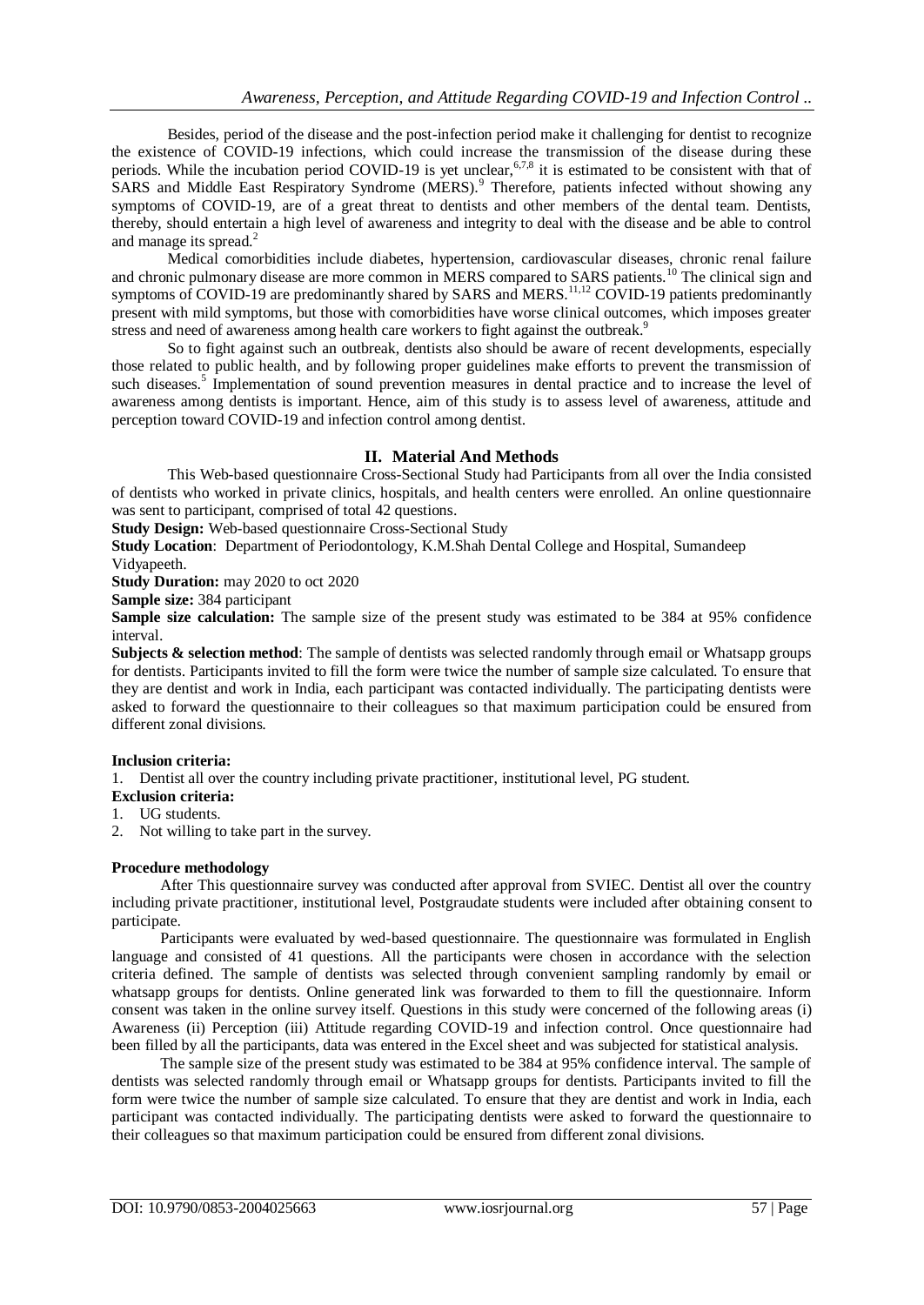The questionnaire was adopted from a previous study conducted by Khader Y *et al.*, 2020.<sup>2</sup> Using a prototype provided by Google Forms, a close-ended web based questionnaire was developed (Google Inc., USA). The Google Drive application was accessed from an existing Google account to design the online version of the questionnaires. A new Google Forms prototype as created after accessing the Google Drive application. All the questions were inserted into the Google Form prototype along with choices and were saved. The surveyor could access the link to the online questionnaire through a laptop and smartphone.

#### **Statistical analysis**

In the present analysis, descriptive and inferential statistical analyses have been performed. Mean  $\pm$ SD results on continuous measurements were presented and categorical measurement results were presented in number (percent). The level of significance was set at  $p=0.05$  and it was assumed that any value less than or equal to 0.05 was statistically significant. The significance of research parameters on a categorical scale was found using the Chi square analysis. The IBM SPSS Statistics 20.0 Statistical Software (IBM SPSS Statistics 20.0)

#### **III. Result**

This study included a total of 396 (259 females and 137 males) dentists. 84.2% of participants were < 30 age. 1-30 years of dental practice with a mean of 9.4 (SD 8.9) years was observed. The characteristics of participants' are shown in Table 1.

Over 85% of the participant reported fever, shortness of breath, sore throat and cough as symptoms. About 80% of dentists have confirmed that there could be no symptoms in patients with COVID-19 infection. In addition, most dentists correctly reported known modes of transmission and identify patient at risk of having COVID-19(Table 2).The percentages of dentists who reported other specific measures are shown in Table 3. Almost all dentists (99.2%) reported that it is important to change both masks and gloves regularly to decrease the possibility of transmitting infections to patients and to themselves. Different source from which patient gets information about the COVID-19 infection is mentioned in Fig1.

A total of 60.6% of dentists perceived COVID-19 as very dangerous. More than 53% of MDS and 66% BDS perceive COVID-19 as very dangerous which was statistically significant (p-0.013). 71.4% of dentists in public sector, 54.5% those in academics and 46.6% of them in private sector strongly disagrees with the belief that COVID-19 is not currently a serious public health issue(p-0.002). Different aspects of Perception about COVID-19 and comparison to SERS and MERS are mentioned in (Table 4).

More than half (61.6%) of the dentists reported that COVID-19 symptoms often resolve with time and do not require any special treatment (Table5). More than 71.1% of students, 59.1% of dentist in private sector and around 40% dentist in public and academics sector agree with the statement that COVID-19 symptoms often resolve with time and do not require any special treatment, which was highly significant (p-0.008). Dentist attitude regarding precautionary action in dental clinic is mentioned in (Fig 2). However, a total of 59.1% of dentists reported that they prefer to avoid working with a patient with a suspected case of COVID-19. Nearly 51.5% of dentist in academics, 45.8% of students, 40.4% of private sector and only 7.1% of public sectors have confidence in handling suspected COVID-19 patients to some extent and it was highly significant difference(p<0.001). Level of Confidence among the participants in handling suspected COVID-19 Patients is shown in (Fig.3). Dentist reported different attitude toward a patients sneezing or coughing in their clinic (Fig 4).

Tables

**Table 1.** The characteristics of the 394 dentists enrolled in the study

| Variables                | Dentist – $n(\%)$ |
|--------------------------|-------------------|
| <b>GENDER</b>            |                   |
| Female                   | 245 (65.5%)       |
| Male                     | 123 (34.5%)       |
| AGE (YEARS)              |                   |
| $<$ 30                   | 332 (84.2%)       |
| >30                      | 62 (15.7%)        |
| <b>YEARS OF PRACTICE</b> |                   |
| $<$ 5                    | 185 (60.2%)       |
| $5-10$                   | 59 (29.7%)        |
| >10                      | 124 (10.1%)       |
| <b>REGION</b>            |                   |
| North                    | 35 (8.9%)         |
| Central                  | 64 (16.2%)        |
| Southern                 | 62 (15.7%)        |
| Western                  | 198 (50.3%)       |
| Eastern                  | 22 (5.5%)         |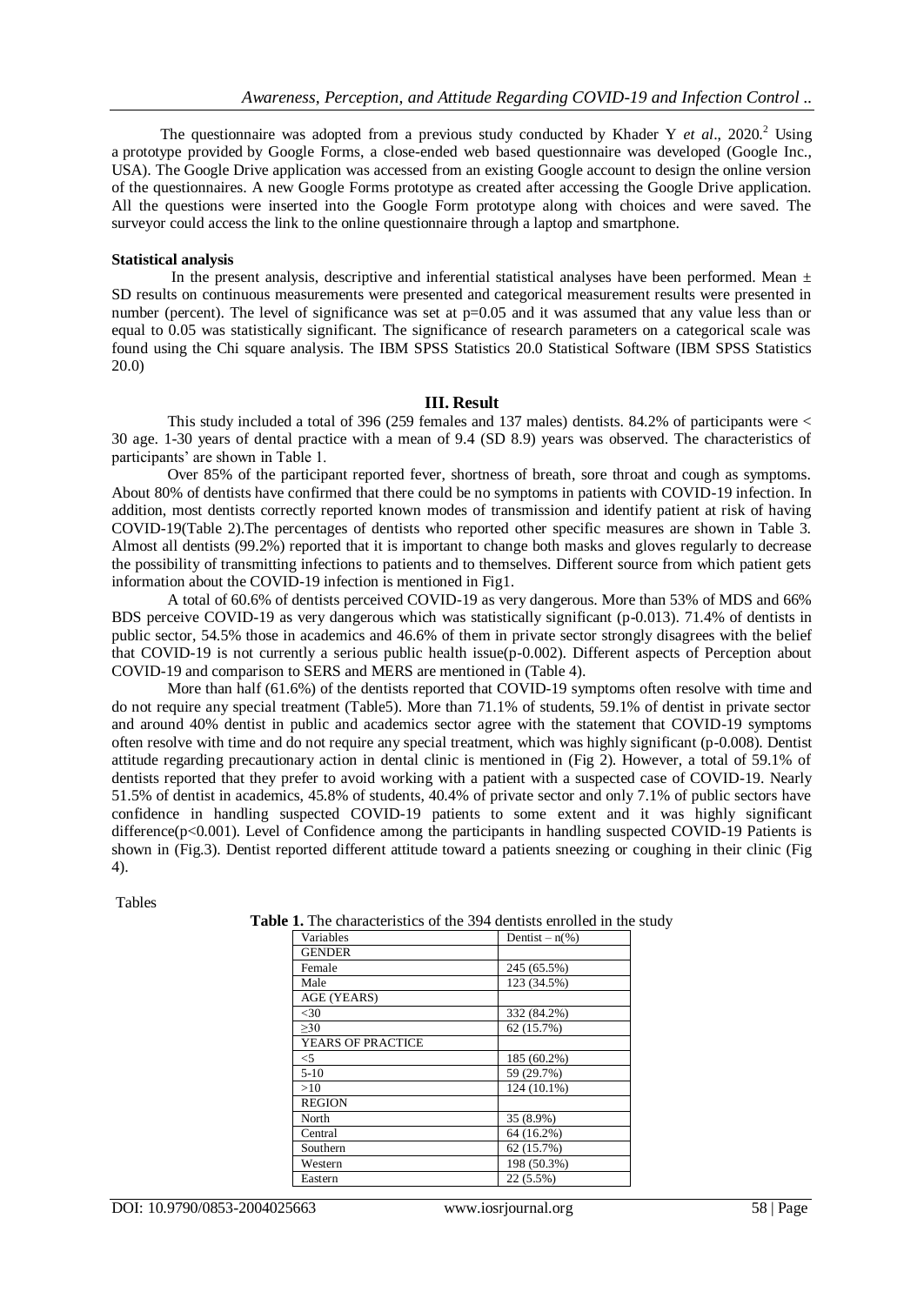| North eastern        | 13 (3.2%)   |
|----------------------|-------------|
| <b>HEALTH SECTOR</b> |             |
| Academics            | 31(7.9%)    |
| Private sector       | 207(52.5%)  |
| Public sector        | $14(3.6\%)$ |
| Student              | 142(36%)    |

**Table 2**. Dentists' awareness about incubation period, symptoms, and mode of transmission of the coronavirus disease infection

| Variable                                           | Dentists, $n$ $(\%)$ |
|----------------------------------------------------|----------------------|
| SYMPTOMS OF THE COVID-19 INFECTION                 |                      |
|                                                    |                      |
| Fever                                              | 386(98%)             |
|                                                    |                      |
| Cough                                              | 341 (86.5%)          |
| Shortness of breath                                | 348(88.3%)           |
| Diarrhea                                           | 220(55.8%)           |
| Vomiting                                           | $\Omega$             |
| Runny nose                                         | 149(37.8%)           |
| Sore throat                                        | 360 (91.4%)          |
| Red eyes                                           | 82(20.8%)            |
| Skin rash                                          | 77(19.5%)            |
| Joint or muscle pain                               | 152(38.6%)           |
| May present with no symptoms                       | 329(83.5%)           |
| <b>MODE OF TRANSMISSION</b>                        |                      |
| Coughing and sneezing                              | 362(91.1%)           |
| Hand shaking                                       | 305(77.4%)           |
| Touching surfaces such as doorknobs and tables     | 298(75.6%)           |
| PATIENTS AT RISK                                   |                      |
| Presence of symptoms of diarrhea                   | 152(38.6%)           |
| Presence of symptoms of a respiratory infection    | 330(83.85%)          |
| History of travel                                  | 350(88.8%)           |
| History of contact with possible infected patients | 334(84.8%)           |

**Table 3.** Dentists' awareness of measures for the prevention of coronavirus disease transmission in dental

| clinics                                                                           |                      |  |
|-----------------------------------------------------------------------------------|----------------------|--|
| Measures for prevention                                                           | Dentists, $n$ $(\%)$ |  |
| Routinely clean and disinfect surfaces in contact with known or suspected patient | 351(89.1%)           |  |
| All health staff members wear protective clothing                                 | 310(78.7%)           |  |
| Put facemask on known or suspected patients                                       | 329(83.5%)           |  |
| Frequently clean hands by using alcohol-based hand rub or soap and water          | 365(92.6%)           |  |
| Avoid moving and transporting patients out of their area unless necessary         | $276(70.1\%)$        |  |
| Place known or suspected patients in adequately ventilated single rooms           | 262(66.5%)           |  |

| Table 4. Different aspect of perception of COVID-19 |  |
|-----------------------------------------------------|--|
|                                                     |  |

| Variable                                | Dentists, $n$ $%$ |
|-----------------------------------------|-------------------|
| PERCEPTION OF COVID-19                  |                   |
|                                         |                   |
| Very dangerous                          | 240(60.6%)        |
| Moderately dangerous                    | 154(38.9%)        |
| Not dangerous                           | $2(0.5\%)$        |
| PERCEPTION OF COVID-19 COMPARED TO SARS |                   |
| Less dangerous                          | 95(24%)           |
| More dangerous                          | 222(56.1%)        |
| The same                                | 79(19.9%)         |
| PERCEPTION OF COVID-19 COMPARED TO MERS |                   |
| Less dangerous                          | 103(26%)          |
| More dangerous                          | 221(55.8%)        |
| The same                                | 72(18.2%)         |
| COVID-19 AS SERIOUS PUBLIC HEALTH ISSUE |                   |
| Strongly disagree                       | 176(44.45%)       |
| Disagree                                | 173(43.7%)        |
| Neutral                                 | $26(6.6\%)$       |
| Agree                                   | 10(2.5%)          |
| Strongly agree                          | $11(2.8\%)$       |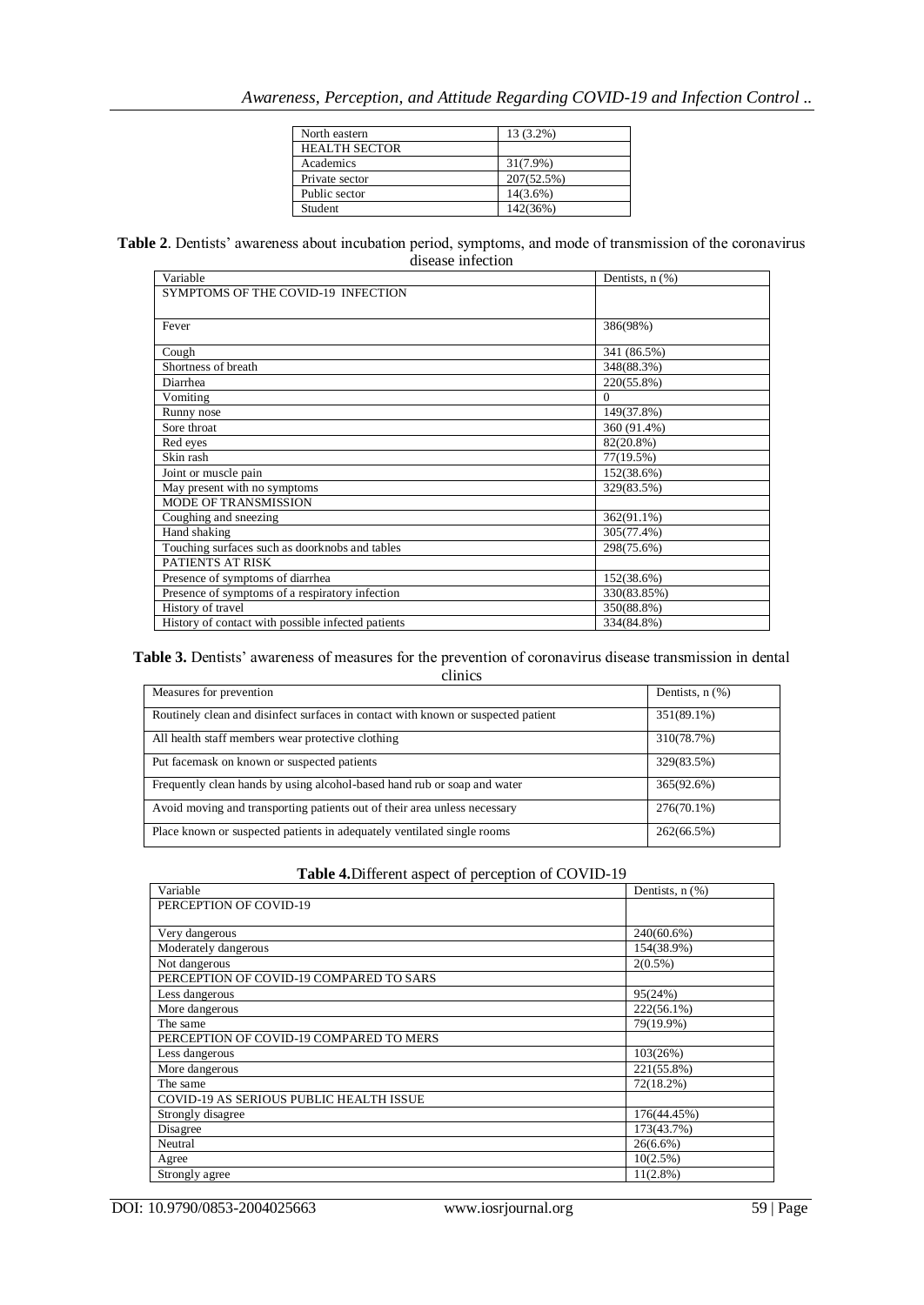| ATING PEOPLE FOR PREVENTION IS IMPORTANT<br>ED. |          |
|-------------------------------------------------|----------|
| Yes                                             | 392(99%) |
| N <sub>0</sub>                                  | 4(1%     |

| Variable                                                              | Dentists, $n$ $(\%)$ |
|-----------------------------------------------------------------------|----------------------|
| COVID-19 SYMPTOMS RESOLVE WITH TIME                                   |                      |
| Yes                                                                   | 244(61.6%)           |
| N <sub>0</sub>                                                        | 152(38.45)           |
| AVOID WORKING WITH SUSPECT COVID-19 PATIENT                           |                      |
| Yes                                                                   | 234(59.1%)           |
| N <sub>0</sub>                                                        | 162(40.9%)           |
| <b>DENTIST ROLE IN SPREADING INFORMATION ABOUT COVID-19</b>           |                      |
| Very significant                                                      | 280(70.7%)           |
| Moderately significant                                                | 103(26%)             |
| Mildly significant                                                    | $9(2.3\%)$           |
| Not significant at all                                                | $4(1\%)$             |
| KNOW WHOM TO CONTACT WHEN UNPROTECTED EXPOSURE OCCURS                 |                      |
| Yes                                                                   | 361(91.2%)           |
| N <sub>0</sub>                                                        | $35(8.8\%)$          |
| KNOW WHAT TO DO IF HAVE SIGN AND SYMPTOMS                             |                      |
| Yes                                                                   | 383(96.7%)           |
| N <sub>0</sub>                                                        | $13(3.3\%)$          |
| ALLOW YOUR DENTAL STAFF TO WORK WITH PATIENT HAVING FLU-LIKE SYMPTOMS |                      |
| Yes                                                                   | 170(42.9%)           |
| N <sub>0</sub>                                                        | $226(57.1\%)$        |
|                                                                       |                      |

## **Table 5.** Attitude toward COVID-19

## Figure Title

## **Fig.1** Source of information about COVID-19

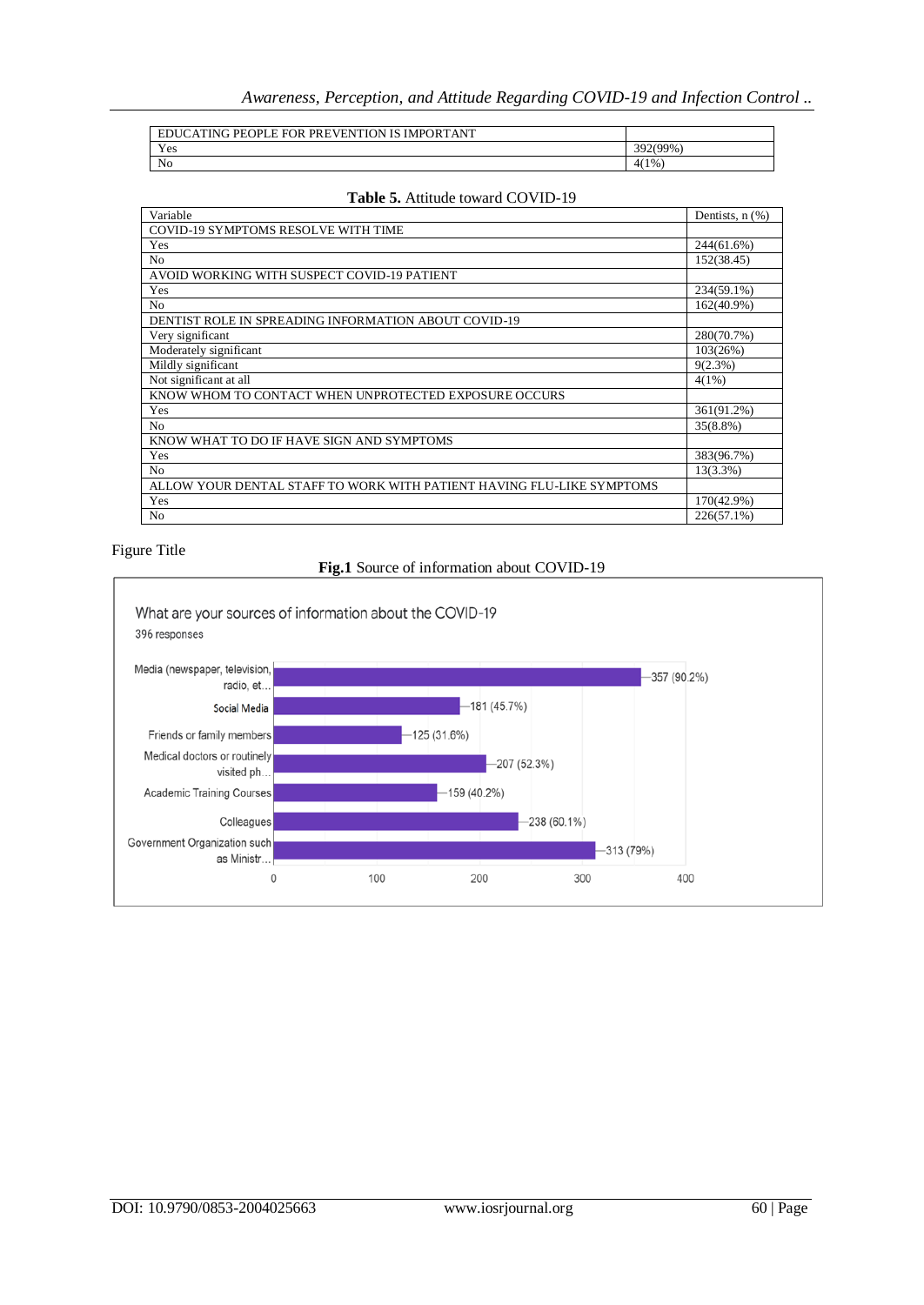

**Fig 2**. Attitude towards precautionary action in dental clinic

**Fig 3.** Level of Confidence in handling suspected COVID-19 Patients



**Fig 4.** Different attitude toward patients sneezing or coughing in their clinic



## **IV. Discussion**

People who come in close contact or work near the patient with a COVID infected individual, poses a greater risk of transmission of COVID-19.<sup>5</sup> In this survey, the majority of dentists had good knowledge and were able to recognise the main symptoms of COVID-19, which allows dentists to understand the danger and take the appropriate steps and is considered important for monitoring and regulating the spread of the disease.<sup>13</sup> A multinational study  $(92.7%)$  performed by Kamate et al.<sup>5</sup> and another study conducted in Pakistan by Saqlain et al.<sup>14</sup> was comparable (93.2 %). More than half (61.6%) of the dentists thought that disease self-resolve over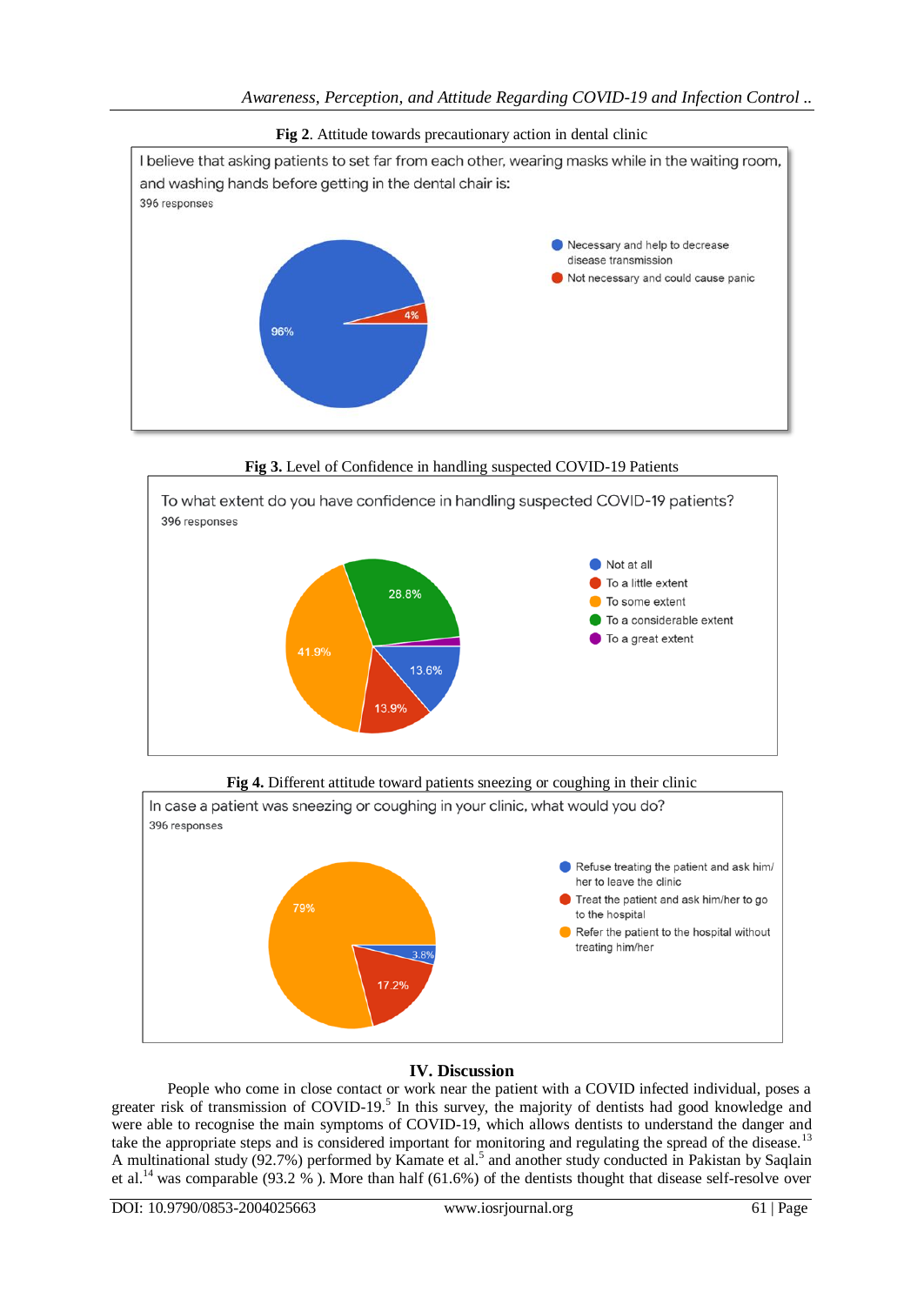time with no special treatment. This perception about the disease self-resolution resulted in about half of the participants perceiving COVID-19 as moderately dangerous (38.9%).

The majority (99%) reported that education of people is important about COVID-19 to prevent the spread of the disease. Majority of participants (77.9%) never had any training or lectures regarding COVID-19 or such disease outbreaks. When comparing MDS and BDS, more number of MDS had training for such conditions. Even at BDS level such training program or lectures should be held for better education of the dentist in the fields. On sector wise comparison majority of dentists in public and academics sectors had training or lectures regarding COVID-19 when compared to private sectors and students. Showing that public sectors dentist are readily exposed to such condition and academician who usually had their own private clinic have more experiences in handling such outbreaks. Similarly, Ghambir et al.<sup>15</sup> and Sezgin et al.<sup>16</sup> reported that academicians and specialty dentist had higher knowledge scores in their studies.

Nearly all of the participants (85%) were aware of needed prevention for transmission of COVID-19. Such as good hand hygiene and the importance of thorough disinfection of all surfaces within the dental clinic, use of personal protective equipment, including masks, gloves, gowns, and goggles or face shields, and frequently changing both masks and gloves regularly to decrease the possibility of transmitting infections which are recommended for routine dental practice.<sup>8</sup> Which was in accordance with the study by Arora et al.<sup>17</sup> where 78.6% of respondents felt the same. According to studies performed by Ahmed et al.<sup>18</sup> and Sezgin et al.<sup>16</sup>, nearly 85% of respondents claimed that the surgical mask does not have enough protection. Majority of the participant's (90%) source of information was media like television, radio, newspaper, etc. But these platforms are not always reliable as fake news or wrong information is being spread without any proper evidence. It is in contrast to study done by Nasser et al.<sup>19</sup> in which 73.37% of dentists used official government websites such as the World Health Organization as the main source of information about COVID-19.

Majority (60.6%) of the participants perceived COVID-19 as very dangerous and considered it as a serious health issue. As increased disease severity and mortality is seen in patients with more than 55 years of age and/or with multiple pre-existing comorbidities which are at higher risk. This would indicate majority of the Indian population is at risk of getting COVID-19 infection.

Over half of the participants said they would prefer to avoid working with a patient with a suspected case of COVID-19 because of the possibility of disease transmission during incubation periods, during which no symptoms may appear.<sup>13</sup> In a study by Arora et al.<sup>17</sup> also showed similar results. It is in contrast to the study by Khader et al.<sup>2</sup> and Sezgin et al.<sup>16</sup> in which majority of the dentists preferred to avoid treating a suspected COVID-19 patient. When sector wise comparing was done, dentist of public sector reported least confidence in handling such suspected patients. This can be due to shortcomings like patient overflow, negligible management and infection control protocol. In India, Aarogyasetu App helped track alleged COVID-19 patients due to continuous awareness across the media channel. This was also reflected in the study as almost all participants were aware about whom to contact and what to do where there has been an unprotected exposure or having sign and symptoms of COVID-19 infection. Similarly, in study by Arora et al.<sup>17</sup> about 80–90% of the respondents reported the same. This finding was in contrast to the study conducted by Khader et al,<sup>2</sup> which revealed that only half of the dentists (58.2%) were aware of whom to contact in such a situation.

A number of dentists (42.9%) would allow their dental staff to work with patients if they had flu-like symptoms. This is an alarming fact for overall well being of society. During such outbreak like COVID-19, dentists should follow a proper protocol and check temperature of every staff and patient as a routine procedure to evaluate risk of transmission. Detailed health status and any history of recent contact or travel of the patients should be asked, $^{14}$  and providing patients with medical masks upon entry to the clinic.<sup>2</sup>

The some of the limitations of this survey would be, smaller than expected sample size. The brief time of data collection may have created this situation. Different in zonal participation among the dentist could result in selection bias and sampling error, which prevents the ability to generalize our results.

### **V. Conclusion**

Within the limitation of the study, it can be said that the dental practitioner knew about the symptoms of COVID-19 and its mode of transmission. They also had a fair idea about the precautionary measures, but their knowledge regarding the infection control for the dental staff and patients was very limited. Thorough guidelines should be provided by the dental association and infection control board to all the dental practitioners regarding any such pandemics. Right from the academic level for graduate and postgraduate students programs pertaining to regarding infection control and disease outbreak should be included. This would encourage better and safe practice and disease management.